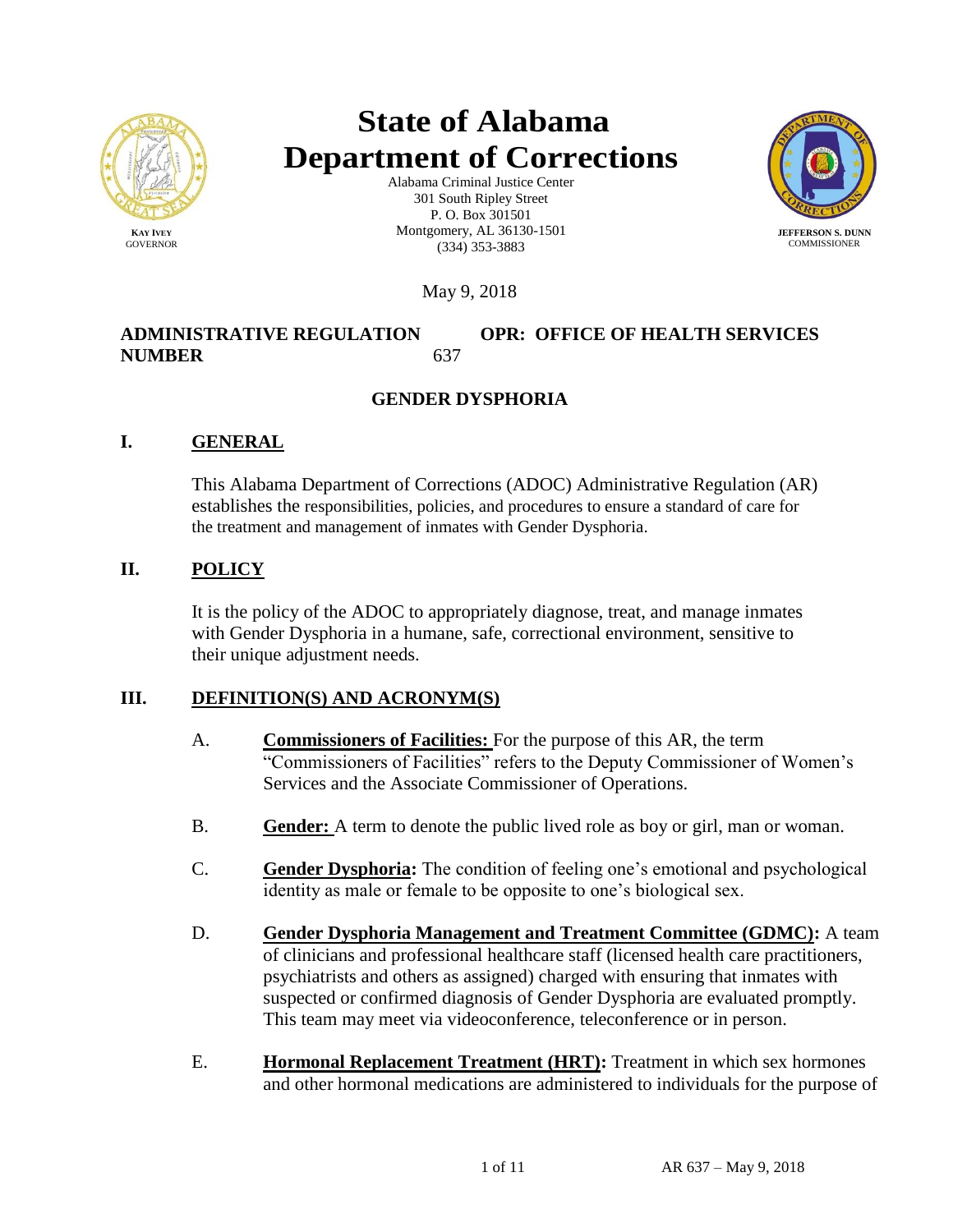synchronizing or more closely aligning their secondary sexual characteristics with their gender identity.

- F. **Sexual Reassignment Therapy (SRT):** A process to assist in physically transitioning from one gender to another, often consisting of hormone replacement therapy (HRT), medical surgery, and/or other procedures to alter one's physical appearance.
- G. **Transgender:** A broad spectrum of individuals who transiently or persistently identify with a gender different from their natal gender.
- H. **Transsexual:** Denotes an individual who seeks, or has undergone, a social transition from male to female (MF) or female to male (FM) that in many, but not all, cases also involves a somatic transition by cross-sex hormone treatment and genital surgery (sex reassignment surgery).

# **IV. RESPONSIBILITIES**

- A. The Associate Commissioner of Healthcare Services is responsible for:
	- 1. Ensuring that all ADOC staff and contracted healthcare staff are aware and in compliance of this AR.
	- 2. Ensuring audit items specific to this regulation are developed and considered during routine quality assurance audits.
- B. The GDMC is responsible for determining the appropriate treatment plan for identified inmates.
- C. The Warden is responsible for implementing the recommendations provided by the GDMC. Should a security concern arise, to include the safety of an inmate as documented by the Warden at the facility where the inmate with Gender Dysphoria is housed, the Warden will have the opportunity to present that concern directly to the GDMC.

# **V. PROCEDURES**

- A. Identification Upon PREA Intake.
	- 1. Pursuant to ADOC Admin Reg 454 "Prison Rape Elimination ACT" (PREA), all new incoming inmates shall be screened at the reception and diagnostic centers for a history of predatory sexual behavior, sexual abuse and the likelihood/potential of sexual abuse/victimization using the PREA Screening Checklist and Instructions for Utilizing the PREA Screening Checklist (Form 454-C).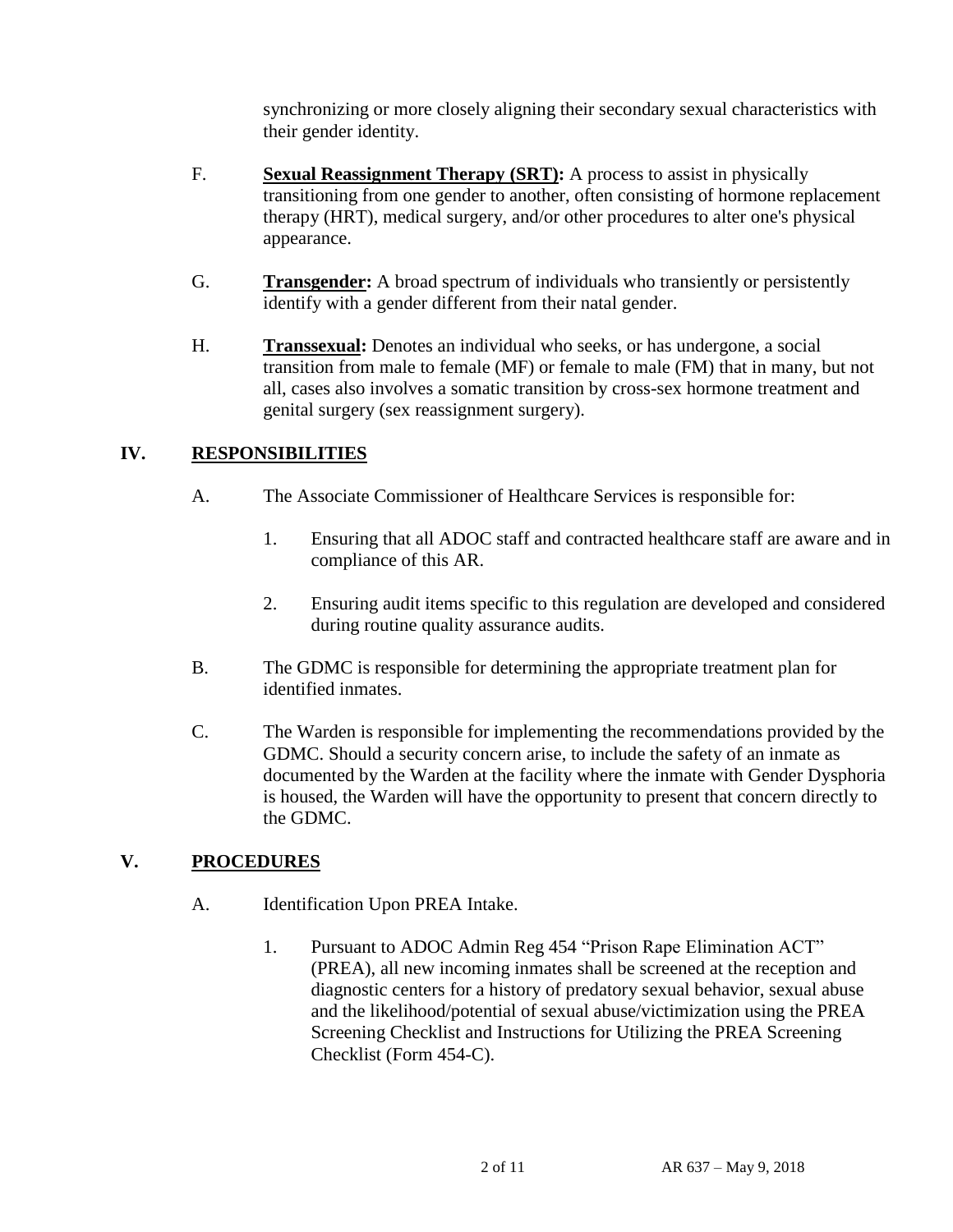- 2. If an inmate is identified or self-identifies as potentially possessing signs of Gender Dysphoria during the PREA screening process or while housed in existing population, the Institutional PREA Compliance Manager shall notify the Mental Health Professional (MHP) at the facility of origin.
- 3. The Institutional PREA Compliance Manager will complete ADOC mental health form MH-008 and submit the completed form to the MHP. The MHP will notify the Office of Health Services (OHS) Director of Mental Health Services, or the Associate Commissioner of OHS's designee.
- B. Identification and Diagnosis of Inmate with Gender Dysphoria
	- 1. Provisional Diagnosis
		- a. Upon admission to the ADOC, or at any other time during an inmate's incarceration, if an inmate either self-identifies or is referred for the evaluation of Gender Dysphoria upon completion of a Gender Dysphoria Psychological Evaluation Questionnaire, (ADOC Mental Health Form 637-A), an MHP shall refer the inmate to a designated psychiatrist utilizing OHS Form MH-008.
		- b. A psychiatrist will be assigned to evaluate the inmate to determine whether the inmate meets the clinical criteria for a provisional diagnosis of Gender Dysphoria. This diagnosis shall be based, in part, upon a face-to-face evaluation and a review of the medical and mental health history of that inmate by both the medical and mental health treating physicians.
		- c. For persons returned to the custody of the ADOC with a previously confirmed diagnosis of Gender Dysphoria, a new evaluation will not be required unless clinically indicated. A referral for a mental health review should be completed and submitted on form MH-008. A clinical note referencing previous incarceration, evaluation for Gender Dysphoria and diagnosis shall be placed under the "Mental Health" tab of the inmate's healthcare record.
		- d. After making a provisional diagnosis, the physicians shall seek the inmate's authorization to obtain the appropriate release of information (OHS Form H-2 (a)) for access to his/her medical and mental health records prior to incarceration and shall place the inmate on a medical hold until an evaluation is completed. For a newly admitted inmate identified with Gender Dysphoria, every effort shall be made to promptly secure medical and mental health records regarding the provision of Gender Dysphoria services prior to incarceration in order to enhance continuity of care.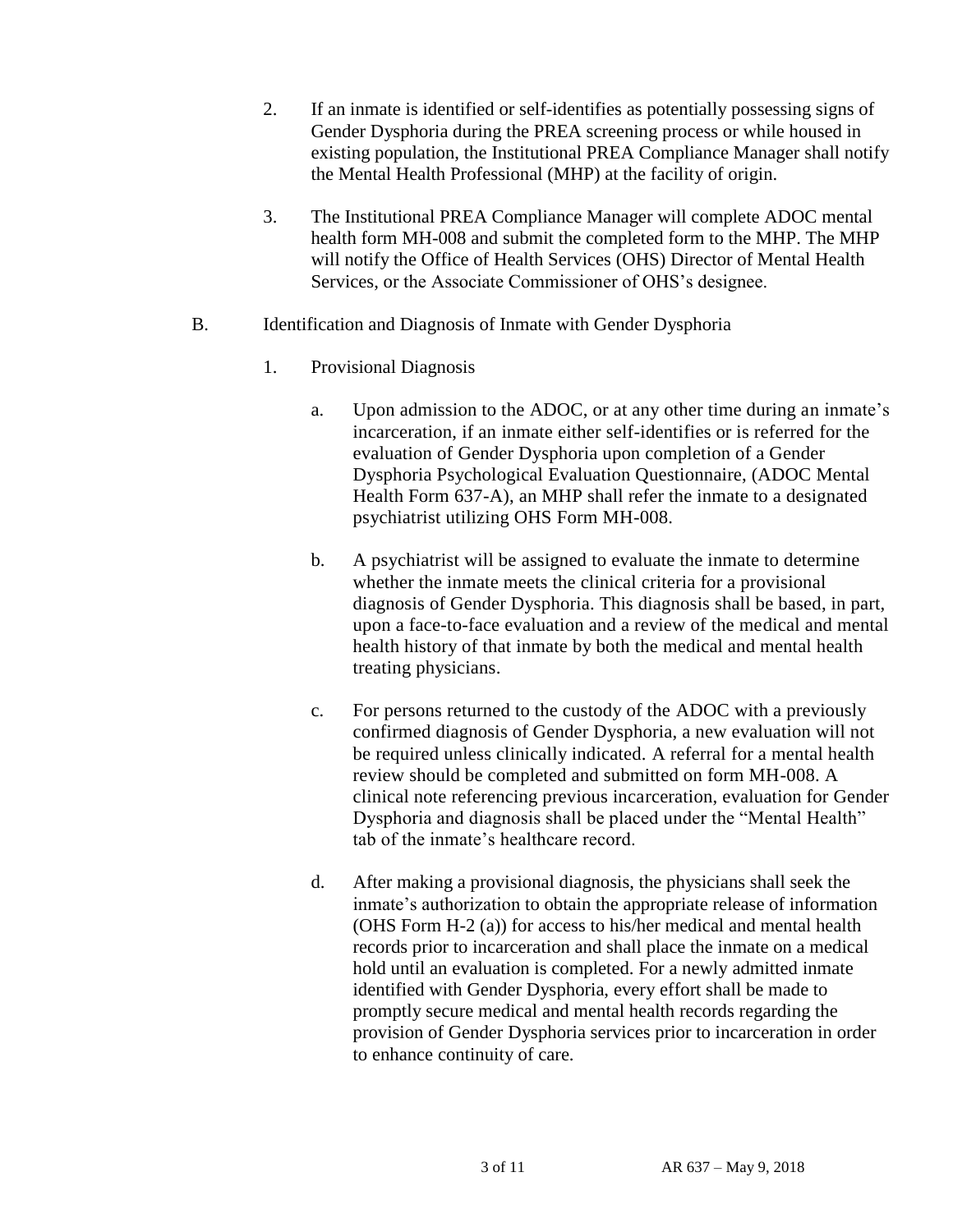- e. The facility Medical Director and Mental Health Administrator will review the case with the site treatment team, including but not limited to the facility MHP. The inmate will be assigned to a psychiatrist or his/her designee.
- f. The Contracted Psychiatric Clinical Director or designee shall inform the OHS Commissioner or designee of the provisional diagnosis of an inmate with Gender Dysphoria, using the Gender Dysphoria Referral and Evaluation Management Log (ADOC Mental Health Form 637-B). This written referral from the physician shall be made upon determination of the provisional Gender Dysphoria diagnosis.
- g. In cases where the inmate self-identifies as having Gender Dysphoria and the site treatment team does not assess the inmate as meeting the clinical criteria for Gender Dysphoria, the case will be referred to the Contract Psychiatric Clinical Director and the ADOC Clinical Psychiatrist for a subsequent face-to-face evaluation within thirty (30) working days of the referral.

## 2. Confirmation of Diagnosis

- a. The Contracted Psychiatric Clinical Director shall confirm if the inmate meets the clinical criteria and diagnostic features of Gender Dysphoria.
- b. This diagnosis shall be based upon, at a minimum, a review of the inmate's healthcare record, the referral from the primary care mental health and/or medical clinicians, a consultation with the referring psychiatrist who has personally assessed the patient, and a face-to-face evaluation of the patient by the Contracted Psychiatric Clinical Director. The decision by the Contracted Psychiatric Clinical Director regarding an inmate with a Gender Dysphoria diagnosis shall be made within thirty (30) working days after the referral has been received.
- c. If there are any concerns with the validity of the Gender Dysphoria diagnosis, a Gender Dysphoria Consultant may be contacted for further evaluation.
- 3. Confirmation of Community Diagnosis
	- a. Upon admission to the Department of Corrections and verification of prescribed hormones for the treatment of Gender Dysphoria, the Contracted Psychiatric Clinical Director, or Medical Director, may designate a qualified provider to confirm the diagnosis. This designee will be an existing member of the GDMC and will have direct experience treating persons with Gender Dysphoria.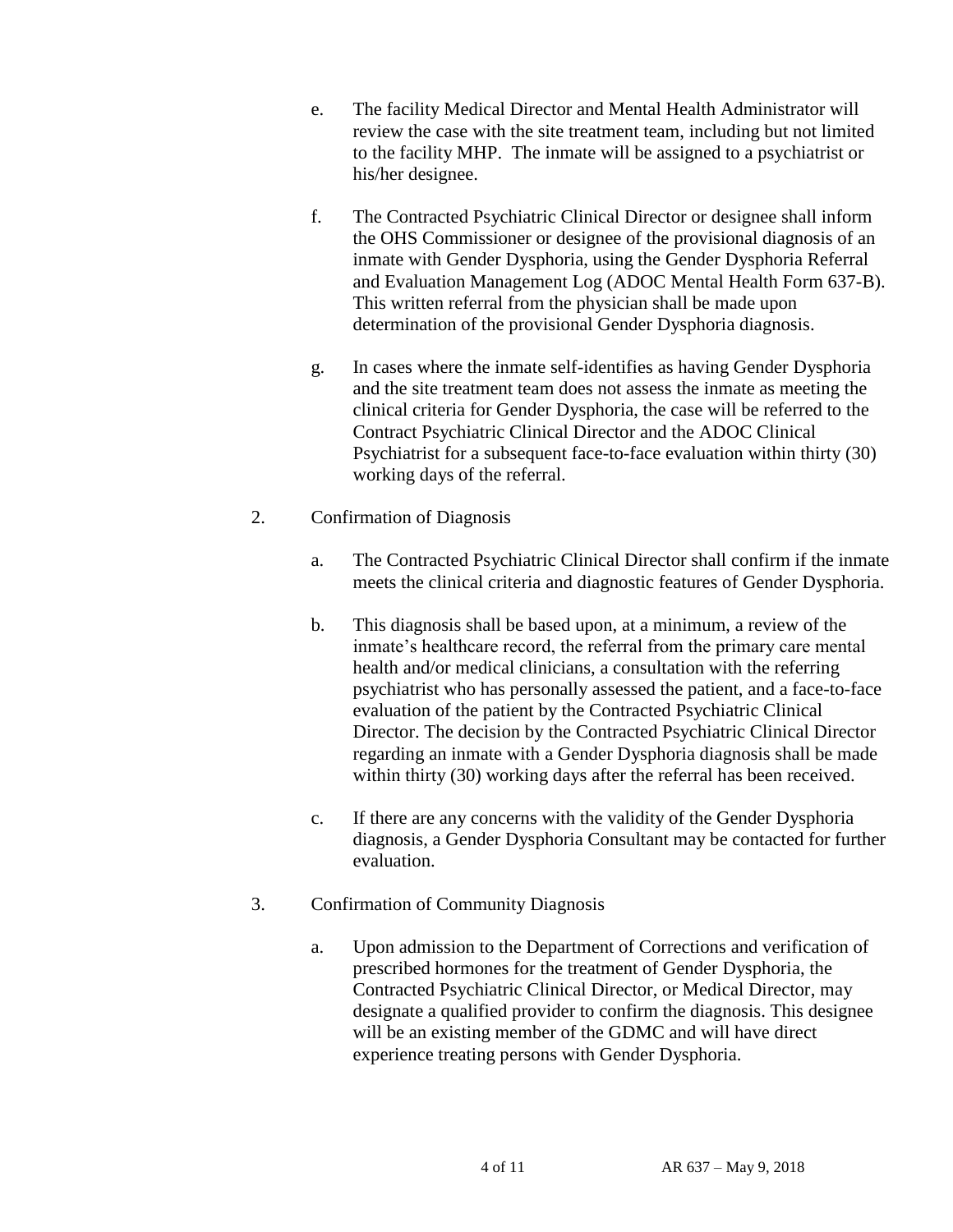- b. The Contracted Medical Director will review the inmate's medical history and current physical health. He will advise whether there are any physical issues that are contraindicated to, if relevant, the continuation of hormone therapy.
- c. Inmates entering ADOC with prior surgical alteration of genitals and/or hormonal therapy procedures will continue to receive maintenance hormone therapy, if prescribed.
- 4. Gender Dysphoria Committee
	- a. The institutional provider (CRNP/Psychiatrist) will refer any inmate presenting with symptoms of Gender Dysphoria to the GDMC. The referral will be documented on ADOC Gender Dysphoria Referral Log (MH-637 B).
	- b. At a minimum, the committee is comprised of the Contract Medical Director, Contract Psychiatric Clinical Director, ADOC Clinical Directors of Psychiatry and Medical, and ADOC Regional Psychologist. Other healthcare disciplines may be designated and assigned by the Associate Commissioner of Health Services.
	- c. Facility representatives may be assigned by the Commissioners of Facilities to attend the committee meetings as needed for individual case consultation purposes.
	- d. During the GDMD review process, the committee will:
		- (1) Review the evaluation of each identified inmate.
		- (2) Develop an individualized treatment plan for each identified inmate that addresses the inmate's medical, mental health, security, and personal adjustment needs.
		- (3) The Contracted Psychiatric Clinical Director will meet with the Warden of the facility where the inmate with Gender Dysphoria is housed to discuss the recommendations for accommodations by the GDMC.
		- (4) A specialist in the treatment of Gender Dysphoria patients may be retained as a consultant on specific cases.
- C. Gender Dysphoria Treatment
	- 1. The diagnosis of Gender Dysphoria will be based on the current DSM criteria and will be assigned and/or approved by the Contracted Psychiatric Clinical Director.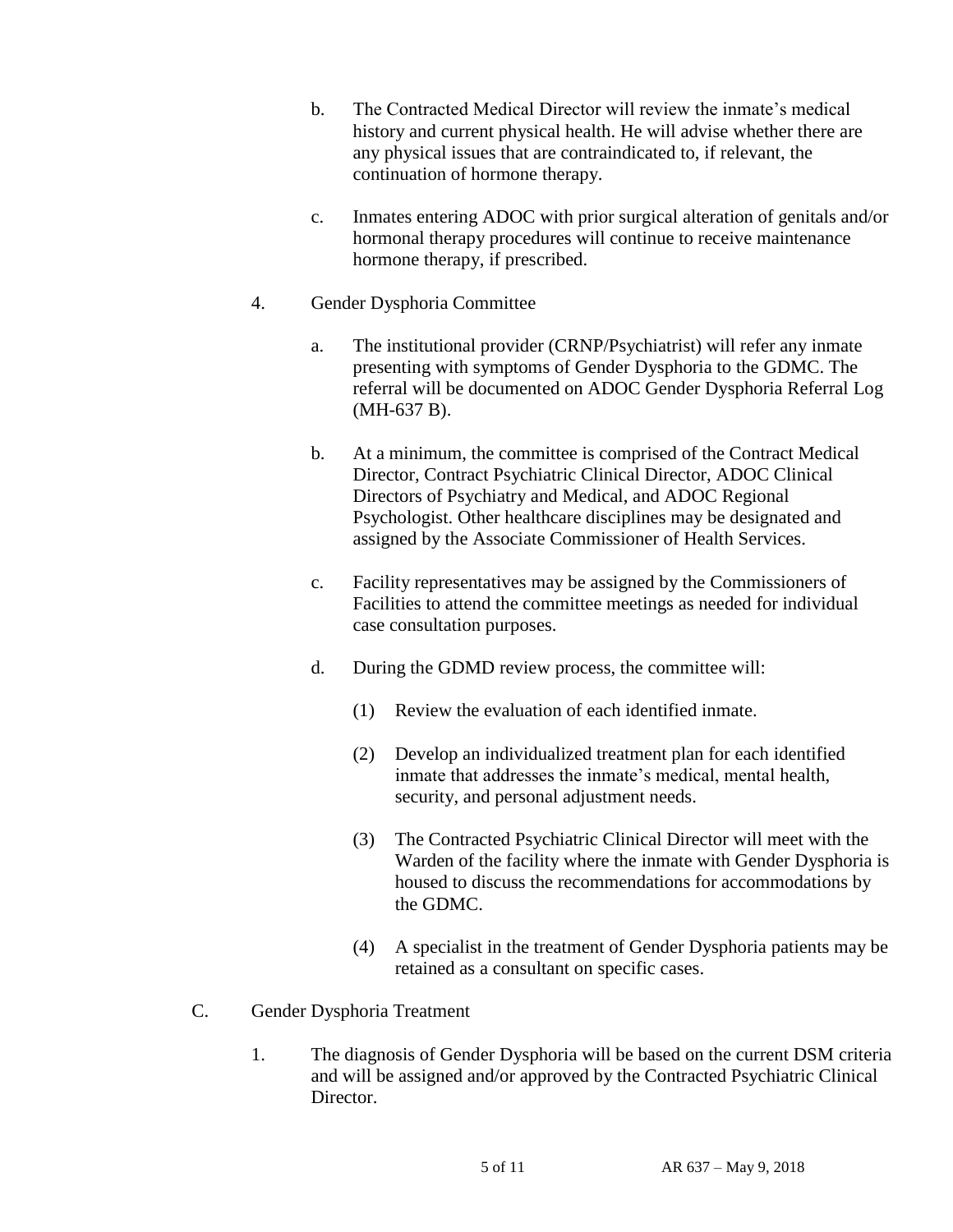- 2. Treatment with hormonal medications for the purposes of sexual reassignment treatment may be initiated while incarcerated in the ADOC, at the discretion of the participating licensed psychiatrists on the GDMC, on a case by case basis with medical clearance
- 3. An inmate receiving hormonal medications as part of an established sexual reassignment treatment regimen, under the supervision of a medical doctor at the time of incarceration, will be allowed to continue hormonal medications.
- 4. Prior sexual reassignment treatment must be verified through the request for the inmate's prior treatment records. The inmate will voluntarily sign a Release of Information to allow ADOC medical and mental health staff to obtain past treatment records. If the inmate refuses to sign a release of information for the providers to obtain medical records, ADOC is under no obligation to provide the requested treatment.
- 5. The facility medical provider shall report any abnormal medical/physical findings pertaining to the inmate's Gender Dysphoria diagnosis to the Contracted Psychiatric Clinical Director.
- 6. The GDMC may allow/recommend special orders from the commissary of the opposite gender facility to be made available for the inmate with Gender Dysphoria. The inmate will be responsible for the cost of any such items the inmate wishes to obtain.
- 7. All inmates with Gender Dysphoria who are prescribed HRT will be placed on the medical chronic care treatment list and will be placed on the mental health caseload for adjustment issues and medication follow-up.
- 8. The GDMC will review the treatment plan for each inmate with Gender Dysphoria at a minimum of twice a year.
- D. Quality Improvement and Tracking
	- 1. Statistical data gathered related to inmates identified with Gender Dysphoria will be recorded, updated, and maintained on ADOC Form MH-637 B, "Gender Dysphoria Referral, Evaluation, Management." A monthly update of patient specific information provided on MH-637 B, will be included in the healthcare provider's monthly health services report. ADOC forms MH-637 A and MH-637 B will be maintained and retained in accordance with OHS policy H-3, "Retention of Health Records."
	- 2. The GDMC will at a minimum meet quarterly to monitor and discuss issues of concern. Trends in grievances filed by inmates with Gender Dysphoria will be analyzed and discussed for future recommendations or changes to policies and procedures.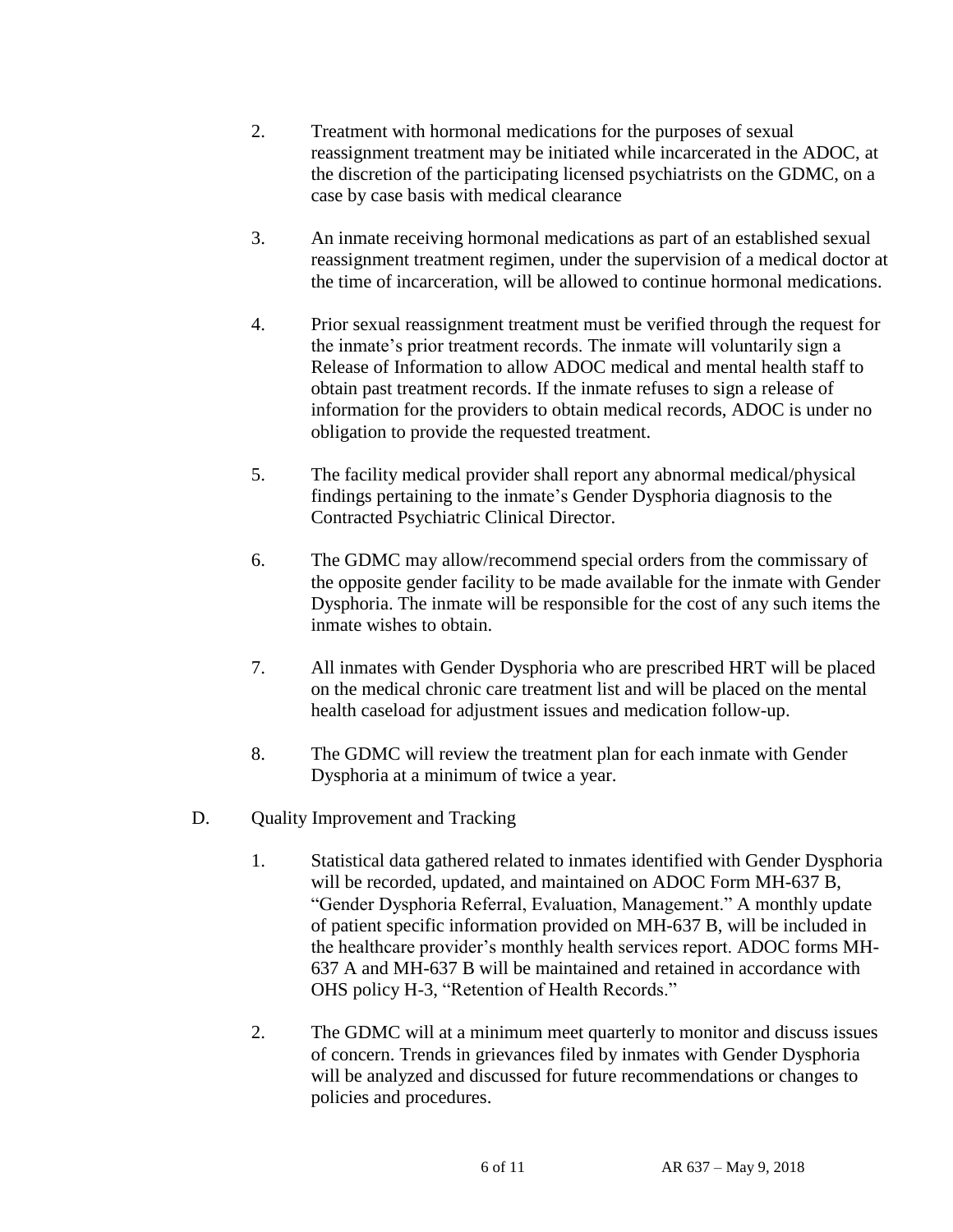3. Inmate grievances related to specific Gender Dysphoria treatment or accommodations will be initially addressed by the ADOC Regional Psychologist. All grievances submitted from the prior quarter will be presented to the GDMC. All grievances will be tracked and assessed for timeliness.

## **VI. DISPOSITION**

Any forms used will be disposed of and retained according to the Departmental Records Disposition Authority (RDA).

#### **VII. FORMS**

- A. ADOC Form OHS-MH 637-A, *Gender Dysphoria Psychological Evaluation Questionnaire.*
- B. ADOC Form OHS-MH-637-B, *Gender Dysphoria Referral, Evaluation, Management Log*

#### **VIII. SUPERCEDES**

A. This Administrative Regulation supercedes AR 637, *Gender Identity Disorder,* dated November 16, 2005 and any changes.

#### **IX. PERFORMANCE**

- A. National Commission of Correctional Health Care: Standards for Health Services in Prisons 2014. (P-A-09).
- B. Department of Mental Health and Mental Retardation Statutory Authority: The Code of Alabama, 1975, Section 22-50-11.
- C. Health Insurance Portability and Accountability Act of 1996 (HIPAA).
- D. Diagnostic and Statistical Manual of Mental Disorders, 5th ed.

efferson S. Dunn Commissioner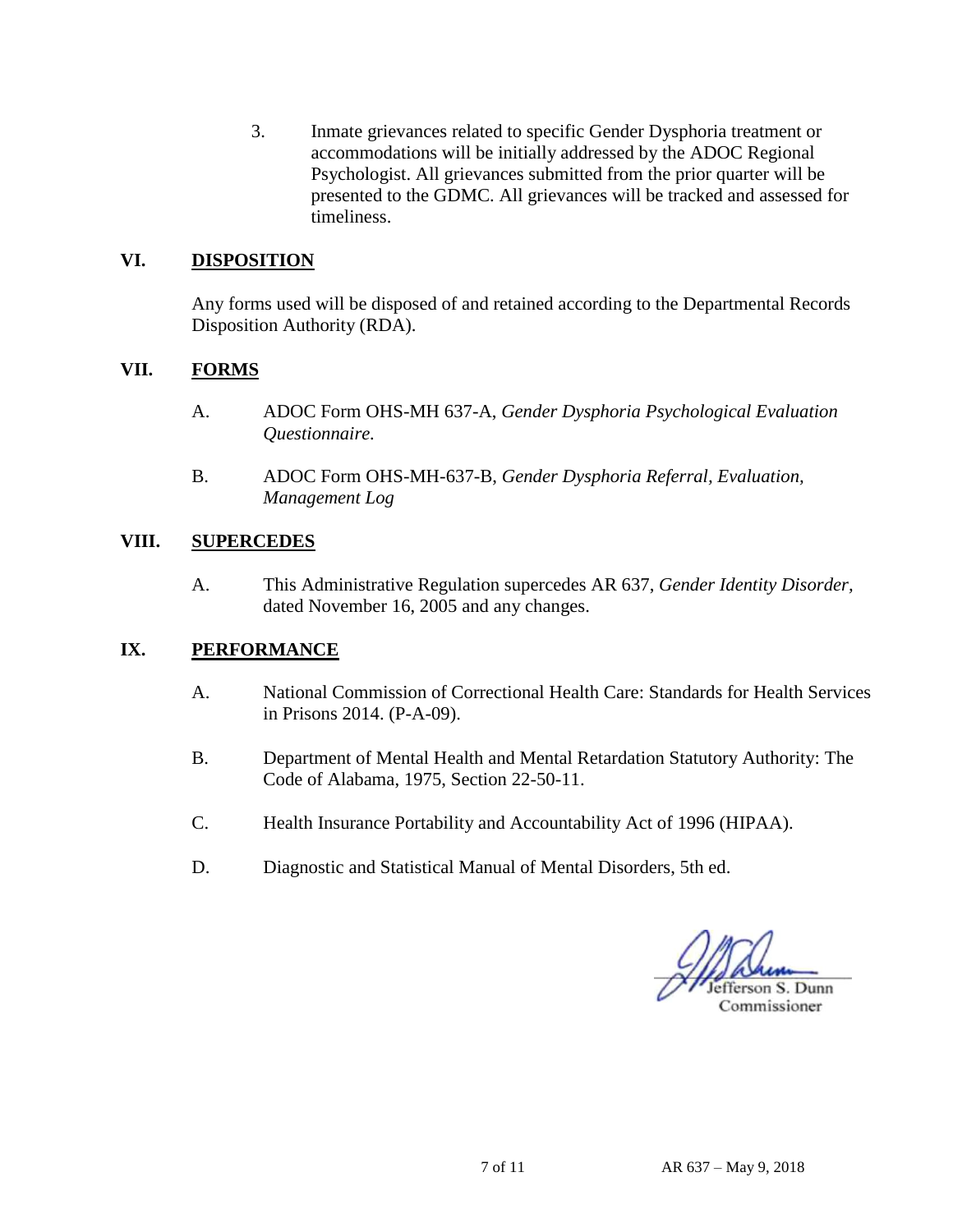# ALABAMA DEPARTEMENT of CORRECTIONS MENTAL HEALTH FORM 637-A Gender Dysphoria Psychological Evaluation Questionnaire



- 1. How do you identify in terms of gender?
- 2. How are you affected by your internal sense of gender and your assigned gender?
- 3. What do others know about your gender identity?
- 4. How do others respond to your gender identity?
- 5. Do you experience distress related to your body?
- 6. Have you considered hormone therapy?
	- a) When?
	- b) How long?
	- c) From whom?
	- d) Impact?
- 7. Whom are you sexually attracted to?

 ADOC Form OHS-MH 637-A Page 1 of 3

## **CONFIDENTIAL MEDICAL INFORMATION**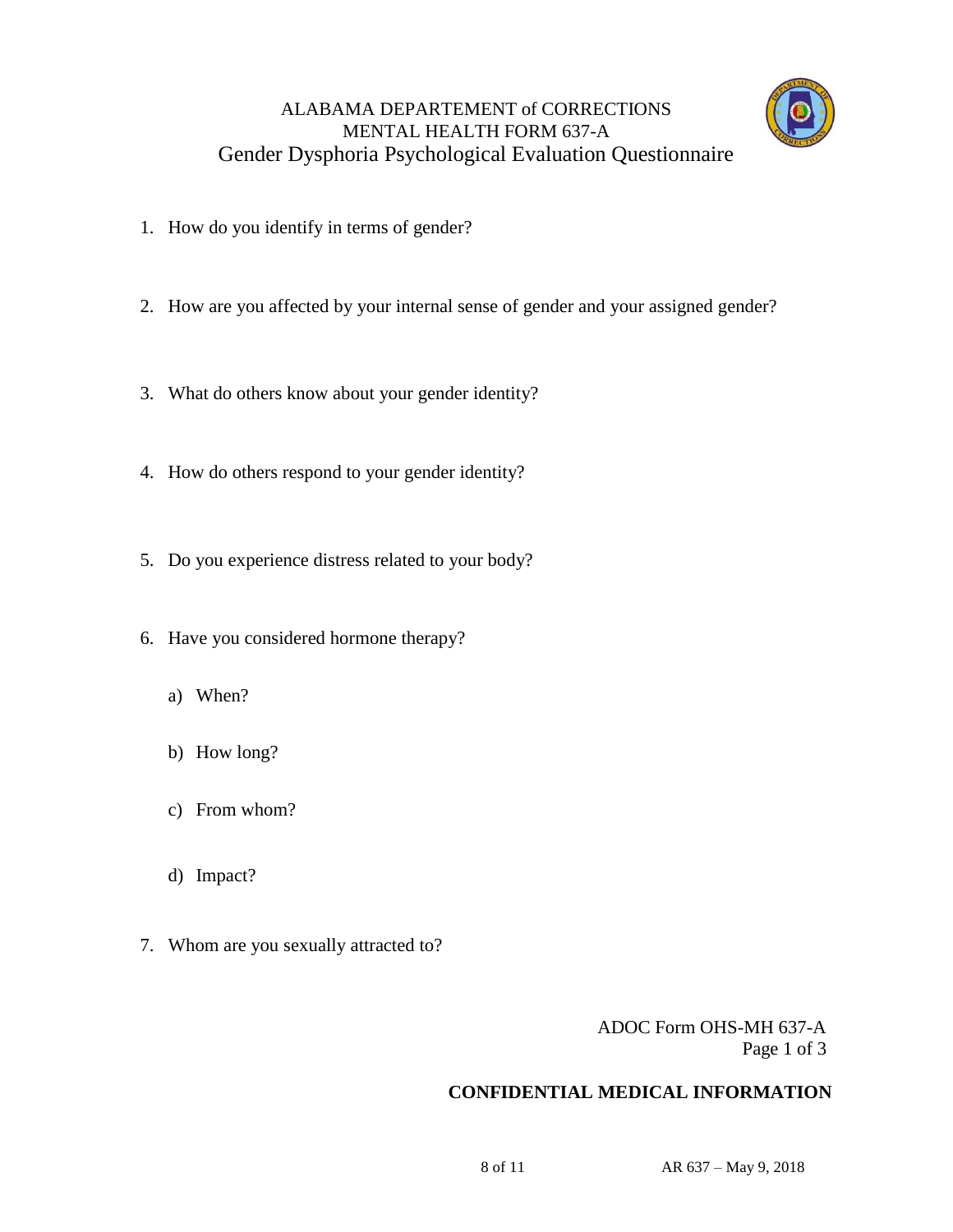- 8. Do you currently have a significant other?
- 9. Do you experience body image issues that get in the way of how you express yourself sexually?
- 10. Do you have major medical issues?
- 11. What is your mental health history?
- 12. How might hormonal therapy affect your symptoms?
- 13. Do you currently struggle from substance abuse or have you had substance abuse issues in the past?

Completed "Assessment and Findings" to be documented on following page

ADOC Form OHS-MH 637-A Page 2 of 3

File in Health Record under Mental Health Tab

## **CONFIDENTIAL MEDICAL INFORMATION**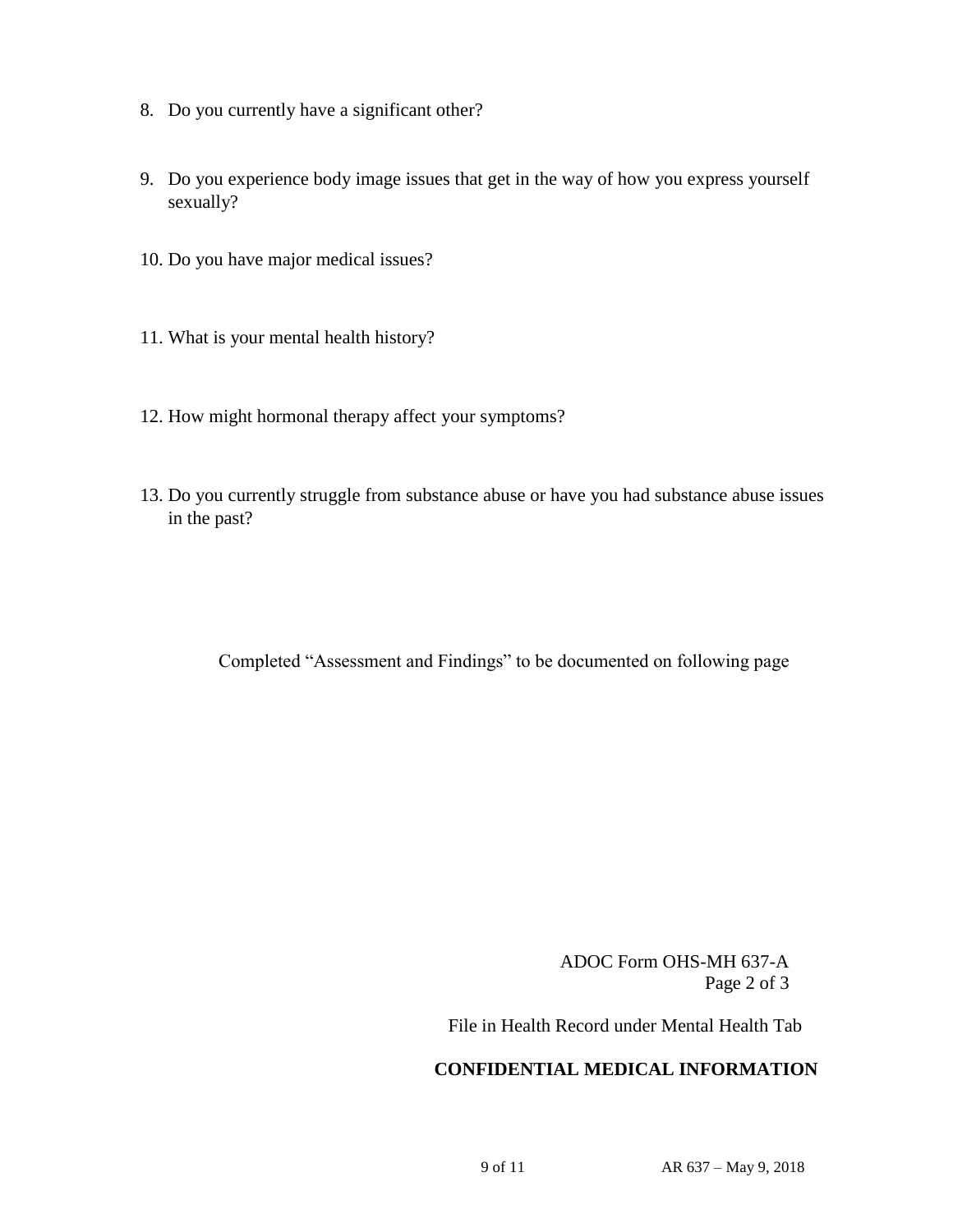

Finding/Assessment:

DSM V Diagnosis, if applicable:

Recommendations:

Questions/Concerns from patient:

 ADOC Form OHS-MH 637-A Page 3 of 3

File in Health Record under Mental Health Tab

# **CONFIDENTIAL MEDICAL INFORMATION**